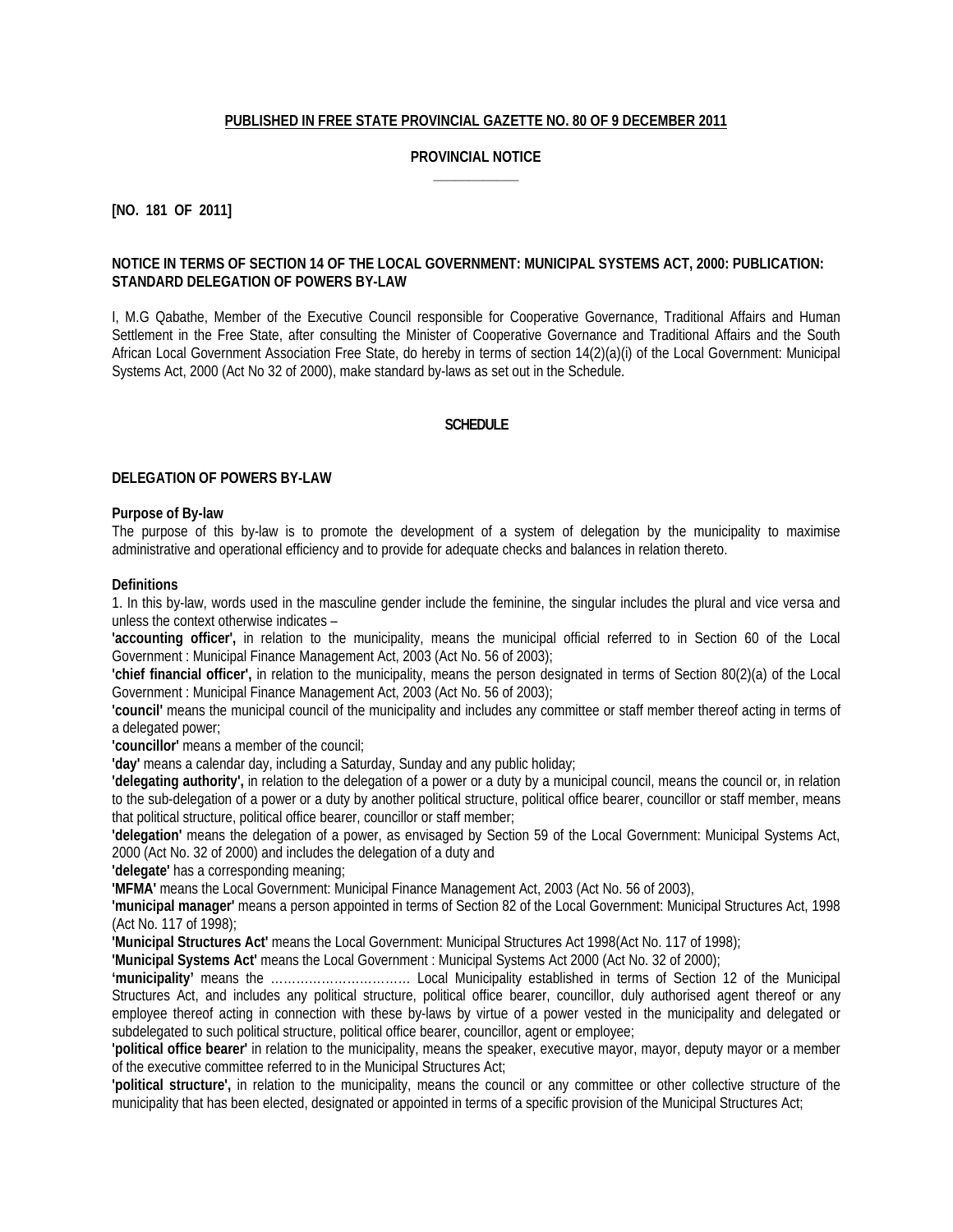**'reserved power'** includes a power mentioned in Section 160(2) of the Constitution of the Republic of South Africa, 1996 , the power to set tariffs, the decision to enter into a service delivery agreement in terms of Section 76(b) of the Local Government: Municipal Systems Act and to approve or amend the municipality's integrated development plan; and **"staff"** or **'staff member'** means the employees of the municipality, including the municipal manager.

# **Development of system of delegation** –

2. The council must develop a system of delegation that will maximise administrative and operational efficiency.

#### **Delegation of powers**

- 3. (1) The council shall delegate appropriate powers, except reserved powers, to the appropriate political structure, political office bearer, councillor or staff member so as to give effect to the objects of section 2.
	- (2) A delegation of power in terms of this section must include an instruction to any political structure, political office bearer, councillor or staff member to perform any of the municipality's duties.

## **Withdrawal of delegated powers**

4. A delegation in terms of section 3 may be withdrawn by the council at any time, provided that -

- (1) reasonable notification is given beforehand, unless the urgency of the matter prevents such notification; and
- (2) the administrative and operational efficiency of the municipality will not be prejudiced.

## **Requirements for delegation**

- 5. A delegation of power in terms of section 3 must
	- (1) not conflict with the Constitution of the Republic of South Africa,1996 the Municipal Structures Act or the Municipal Systems Act;
	- (2) be recorded in writing in a resolution adopted by the council;<br>(3) be subject to any limitations, conditions and directions the co
	- be subject to any limitations, conditions and directions the council may impose;
	- (4) not divest the council of the responsibility concerning the exercise of the power or the performance of the duty; and
	- (5) be reviewed when a new council is elected or, if it is a district council, elected and appointed.

## **Review of delegated power**

- 6. (1) In accordance with the procedures contained in its rules and orders or at the request in writing of at least 25% (one quarter) of the councillors, the council must review any decision taken by a political structure, political office bearer, councillor or staff member in consequence of a delegation or instruction referred to in section 3 and either confirm, vary or revoke the decision subject to any rights that may have accrued to a person as a result of such decision.
	- (2) Where appropriate, the council may require its executive committee or mayor to review any decision taken by such a political structure, political office bearer, councillor or staff member in consequence of a delegation or instruction given in terms of section 3.

## **Certain delegations restricted**

- 7. (1) Where the municipality is a type that is entitled to have an executive committee or an executive mayor, the following powers may, within a policy framework determined by the council, only be delegated to such executive committee or executive mayor, as the case may be -
	- (a) decisions to expropriate immovable property or rights in or to immovable property; and
	- (b) the determination or alteration of the remuneration, benefits or other conditions of service of the municipal manager or managers directly responsible to the municipal manager.
	- (2) The accounting officer may not delegate to any political structure or political office bearer any of the powers or duties assigned to the accounting officer in terms of the MFMA.

## **Referral of matters to delegating authority for decision**

8. A political structure, political office bearer, councillor or staff member to whom a power or authority is delegated or subdelegated a power may, or must, if instructed to do so by the relevant delegating authority, refer a matter to the relevant authority for decision.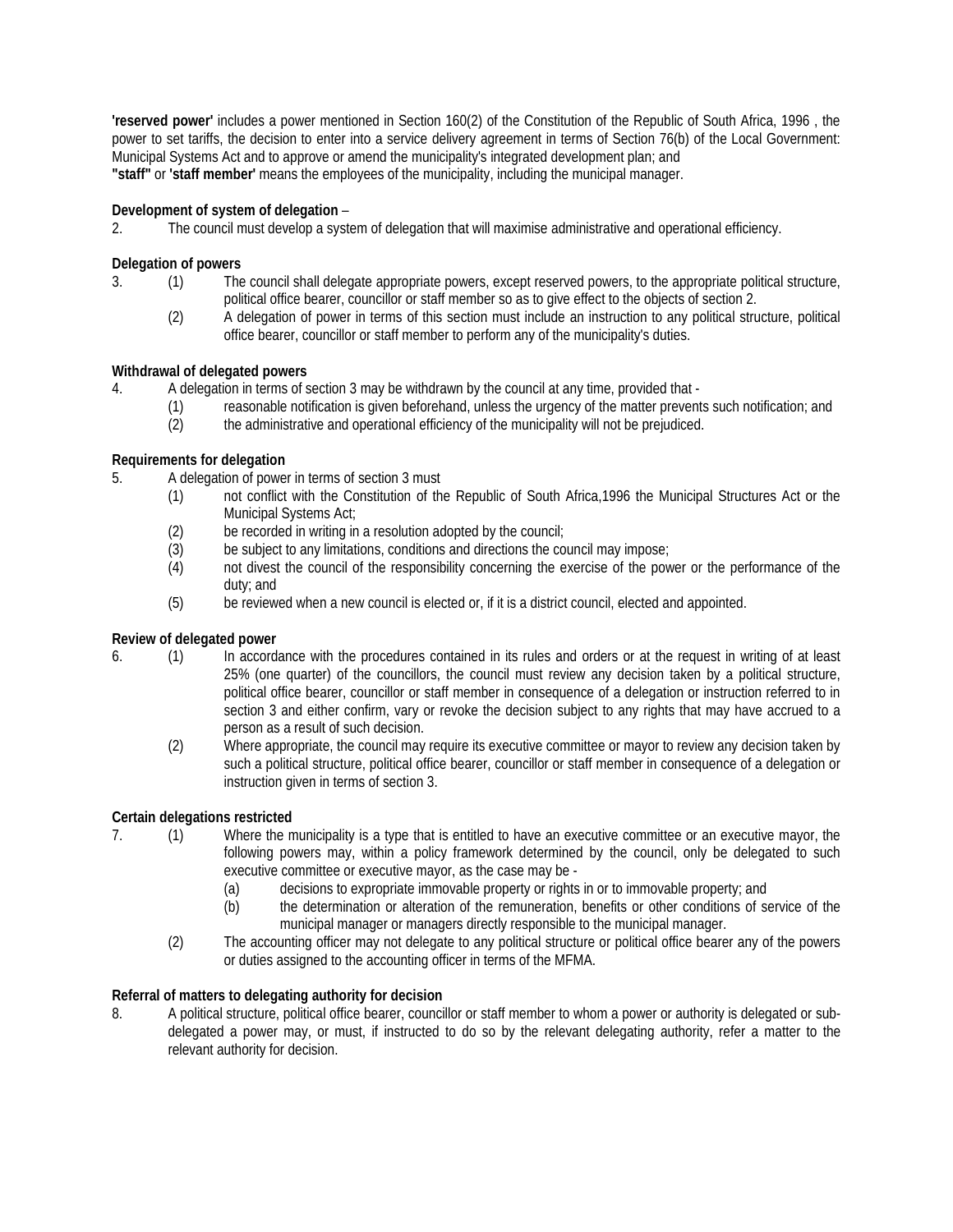# **Delegations in terms of the MFMA**

- 9. (1) The accounting officer must develop an appropriate system of delegation that will both maximise administrative and operational efficiency and provide adequate checks and balances in the municipality's financial administration.
	- (2) No provision contained in this by-law must be construed as limiting or detracting from the powers and duties of the accounting officer and chief financial officer, respectively, with regard to delegations in terms of the MFMA.

## **Appeals**

- 10. (1) A person whose rights are affected by a decision taken by a political structure, political office bearer, councillor or staff member in terms of a power or duty delegated or sub delegated by a delegating authority to such political structure, political office bearer, councillor or staff member, may appeal against that decision by giving written notice of appeal and reasons therefore to the municipal manager within 21 (twenty one) days of the date the appellant is notified of such decision.
	- (2) The municipal manager must promptly submit the appeal to the appropriate appeal authority mentioned in Subsection 10(4).
	- (3) The appeal authority must consider the appeal and confirm, vary or revoke the decision, but no variation or revocation of a decision may detract from any rights that may have accrued to any person as a result of the decision.
	- (4) If the appeal is against a decision taken by
		- (a) a staff member other than the municipal manager, then the municipal manager must be the appeal authority;
		- (b) the municipal manager, then the executive committee or executive mayor must be the appeal authority, or if the municipality does not have an executive committee or executive mayor, then the council must be the appeal authority; or
		- (c) a political structure, political office bearer or a councillor
			- (i) then the municipal council shall be the appeal authority where the council comprises less than 15 (fifteen) councillors; or
			- (ii) a committee of councillors who were not involved in the decision and who are appointed by the municipal council for this purpose must be the appeal authority where the council comprises more than 14 (fourteen) councillors.
	- (5) An appeal authority must commence with an appeal hearing within 6 (six) weeks of the appellant's submission of written notice of the appeal and must decide the appeal within a period of 14 (fourteen) days calculated from the date of commencement of the appeal hearing.

## **Duty to report to delegating authorities**

11. A political structure, political office bearer, councillor or staff member, to whom a delegating authority has delegated or sub-delegated a power or duty, must report to the delegating authority at such intervals as the delegating authority may require on decisions taken in terms of that delegated or sub-delegated power or duty.

## **Withdrawal, amendment or lapsing of delegation or sub-delegation**

12. The withdrawal, amendment or lapsing of a delegation or sub-delegation does not invalidate anything done as a consequence of a decision taken in terms of that delegation or sub-delegation.

## **Review of delegations**

- 13. (1) Whenever it becomes necessary in terms of section 5(5) to review the municipality's delegations, the municipal manager must submit to the council -
	- (a) a report en the existing delegations issued in terms of section 3 by the council and other delegating authorities;
	- (b) recommendations on any changes to the existing delegations which the municipal manager may consider necessary.
	- (2) If the municipality has an executive committee or executive mayor, then the municipal manager must submit the report and any recommendations in terms of sub-section (1) to the council through the executive committee or executive mayor, as the case may be.